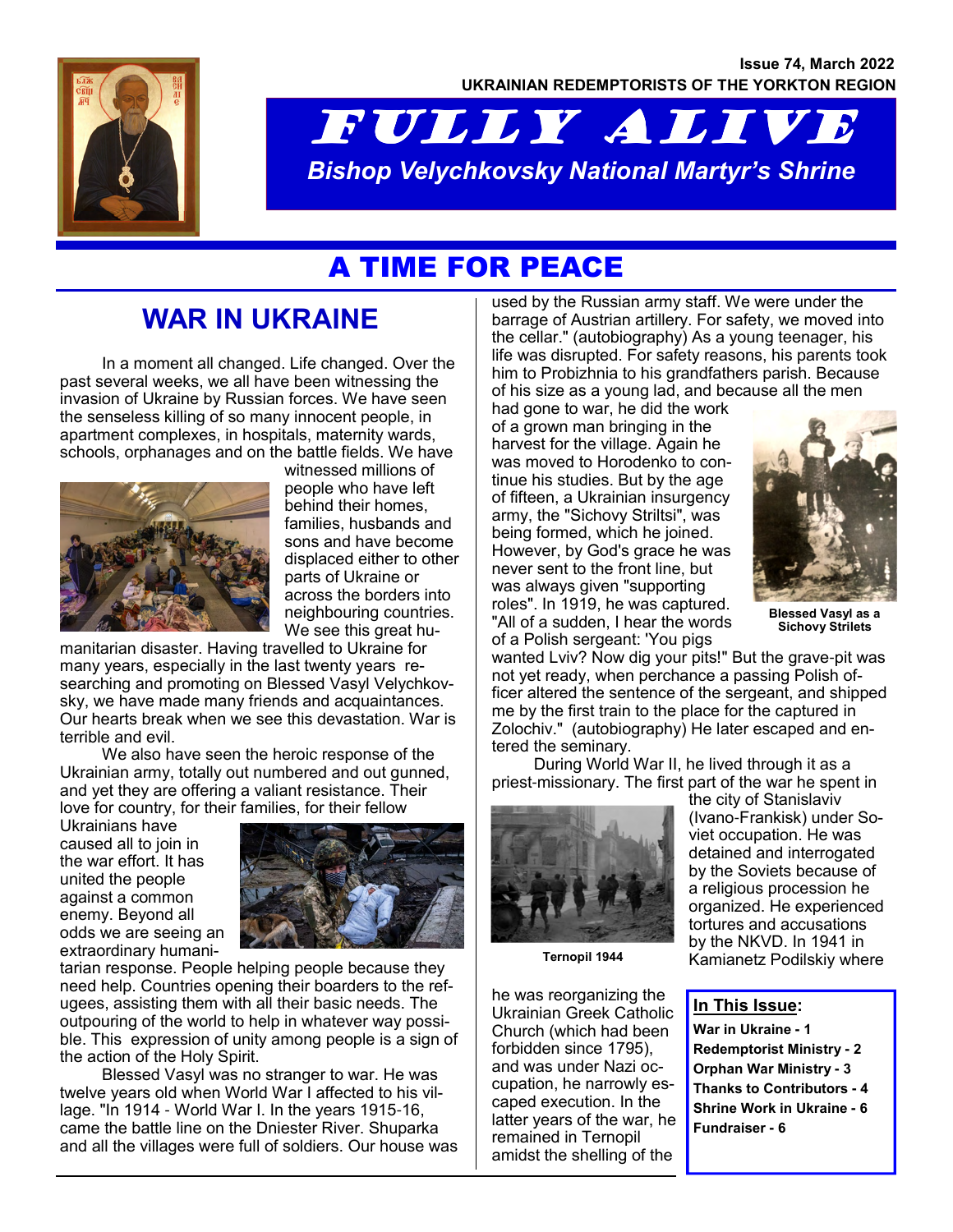city by the Soviets. He saw the city being devastated by the shelling. In fact his own bedroom was hit when he was celebrating the Divine Liturgy in a neighboring orphanage. News reached Lviv that he was killed by that shelling and requiem services were celebrated for him. But of course he remained alive. As the war was ending, in April all the hierarchy of the Ukrainian Greek Catholic Church were arrested together with many priests. Blessed Vasyl was



**Blessed Vasyl before his arrest in 1945**

arrested on August 7, 1945 and imprisoned because he refused to reject the Catholic Church and the Christian faith. He spent the next ten years in interrogations, tortures, prisons and inhumane labour camps.

We now turn to Blessed Vasyl, who experienced the dangers and horrors of war, to intercede for his homeland, for Ukraine. He himself was a patriot and understands the patriotic spirit of Ukrainians for freedom and democracy and for their own homeland. He shares in the suffering of all the victims of this brutal and unjust war. We ask Blessed Vasyl to comfort all those who are tragically affected by this war. As the

war was beginning, we were asked by the military chaplains to send them relics of Blessed Vasyl so that these relics would bring courage and comfort to all those on the front lines. We were able to do so. Blessed Vasyl is spiritually present with those who are fighting for the existence freedom of Ukraine.

We have composed a short prayer service on our **YouTube video channel**- **a Chaplet** - asking Blessed Vasyl to pray for the people of Ukraine. It can be found on our website, Facebook and YouTube channel. Please join us in this prayer:

**"O Blessed Vasyl, you lived through the danger of war, protect your people from all enemies.** 

**Blessed Bishop and Martyr Vasyl, pray to God for us."**



#### **REDEMPTORISTS IN UKRAINE**

The Redemptorists have decided to stay with the people and to serve them in whatever way possible. We have two homes in Berdyansk and Chernihiv and two Bishops in the War Zone. Berdyansk is now occupied by the Russian forces, while Chernihiv has taken heavy shelling. The night before the heavy shelling began we received this text from Chernihiv from Fr. Roman. All the Redemptorists are still alive and uninjured.

*"At this time, we have had two quiet nights, which is unbelievable. But as you know, with silence comes anxiety, for when there is silence, one thinks perhaps there is peace, but no the enemy is preparing new devilish attacks. In our monastery on Lyubetsky street, life goes on, people are very tired. Fr. Roman looks after everything as much as possible. We talk with the children and the adults. There are confessions. Prayer unites us all. With us are Sisters, Bro. Vasyl, Fr. Oleh. Fr. Yaroslaw and Fr. Myhailo. We remain in our outpost in the Church of the Nativity of the Blessed Virgin Mary under her cupola of love. We do not have any bomb shelter, so when the sirens sound we go into the corridors under the icons. We actively engage in the war effort. Our church is open from 9 in the morning until the curfew. Today we prayed near the hospital where there are children suffering from cancer. Because of the danger and the* 

*quarantine, we only prayed near the staff and the people were moved. We also brought them food. We visited people who lived in parts of the city that had been shelled. If fact, now we hear shelling but we are still alive. Everyday we celebrate the Divine Liturgy in the afternoon followed by Vespers. During Vespers today, those in charge of the defense came to ask for sand found on our monastery grounds. It was unbelievable. Over 40 people came to our church. These were people of various ages, children, youth, and adults. Fr. Oleh brought them water for they were thirsty. Fr. Yaroslaw helped with the sand bags. I looked after the church for people were coming in to pray and light candles. Today Chernihiv is surrounded. This is how we live, how we pray, how we defend ourselves. Pray for us. We are not afraid, but we pain for all the people who are suffering. At this time we can still communicate but we do not know for how long. We are not sorry that we are here. And as much as we can and whatever God permits, we will serve our people.*



**Our Redemptorist community in Chernihiv**

**Donations** for Redemptorist ministry in Ukraine during this time of war can be made to "**Ukrainian Catholic Mission**" 250 Jefferson Ave. Winnipeg, MB R2V 0M6. In the memo please say **War Relief**.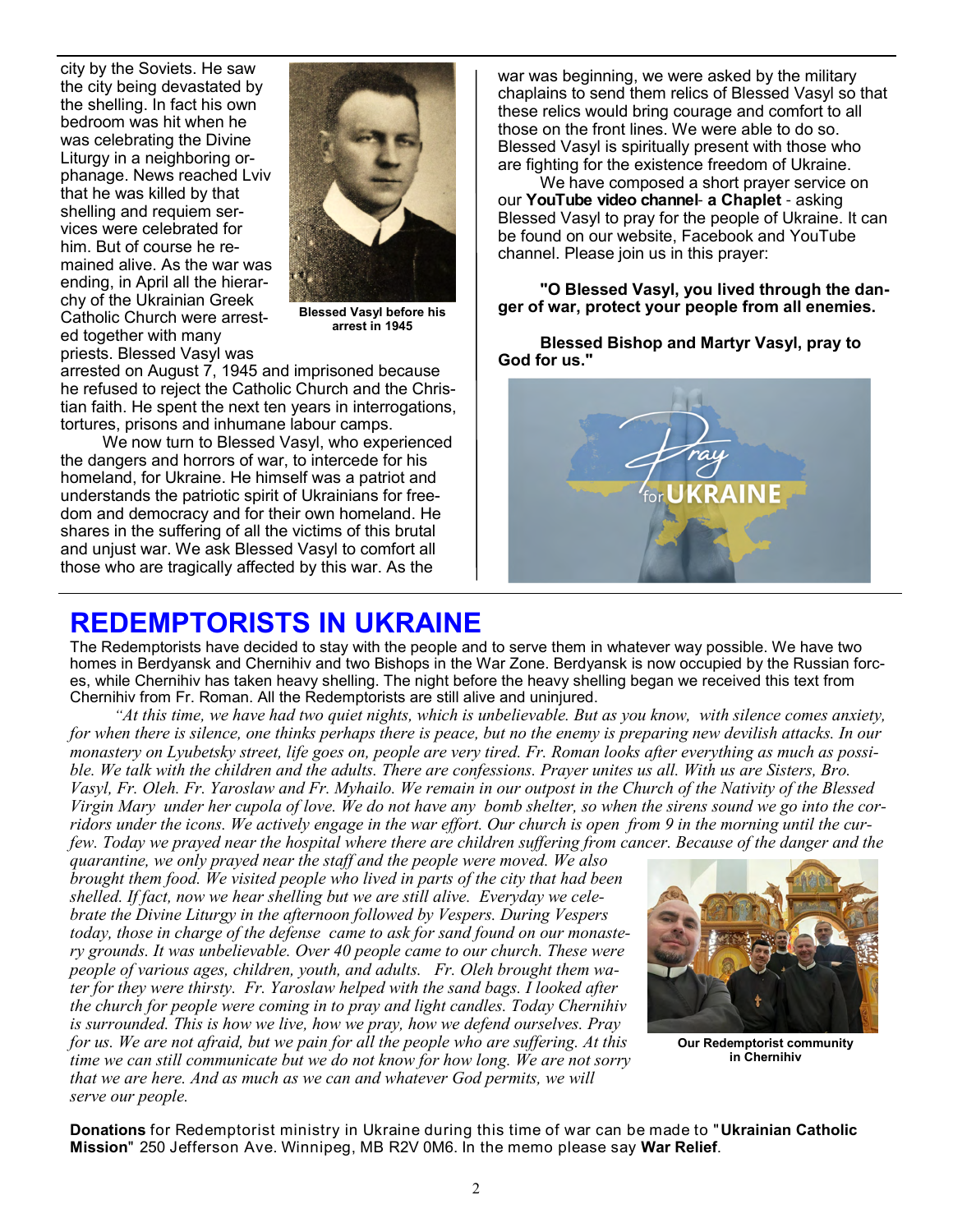### **ORPHAN WAR MINISTRY**

For the past 15 years, we have been supporting Sr. Julia in her ministry with orphans in Ukraine. This ministry for the past eight years has focused on working and living with orphan girls at risk especially of human trafficking. Because of her ability and success in working with these wounded girls, the city of Lviv has asked her to pilot a new project. Sister Julia is in charge of operating and training her employees to look after children from social services and the rehabilitation of their families. Some of these children were also true orphans. For the past year, she has been running both projects. In fact many of the girls that were living with her were working or volunteering at this new centre where there were about 40 children. As we have mentioned in past articles, many of the girls living with Sr. Julia have entered higher studies thanks to the tutoring Sister was able to provide for them and to the generosity of donors.

All has changed because of the War. First of all, Sr. Julia sent her girls and the children from the new social services centre to Poland for safety. She decided to stay in Lviv to help future orphans and to make room for refugees. Three of her girls who were



of age decided to stay in Lviv and help in the war effort. One of the girls, Olena, is a paramedic, so her help will be needed in the medical field.

The other two, Lilia and Diana, are helping Sister Julia with the new orphans that she is receiving from the war zone. The orphans began arriving within a few days.



She not only provides shelter, food, medicines, love and care for the orphans, but she has been collecting supplies for other orphanages and organizing their distribution. When possible she sends these orphans to safety in Poland and welcomes new ones. Since the war began she has personally led convoys to Central and Eastern Ukraine to transport food, clothing and especially medical supplies to orphanages in those territories. When possible she has brought orphans back to Lviv. When someone says to her "I will pray for you", her response is "prayer is necessary and good, but you must act. You must do something." As she says, her life is non-stop. She herself

journeys to the war areasys because as she said "How can I ask others to go into danger when I myself am not willing to go." She led the convoys as a Sister hoping to find mercy at the various check points. So far she has been safe. She had convoys travelling to Mykolaiv, Zhytomyr, Kharkiv, Uman, & Kropyvnytskyi . She has asked us for financial help for fuel for the convoys and for medical supplies, food, clothing, baby formula and pampers for the orphans. Thankfully because of your donations, we were able to do this for her.

The orphan ministry in Ukraine will only in-



crease a hundredfold as a result of this unjustified war. Many new children are losing their parents.

Many of the existing orphanages are presently in the war zone. They need to be evacuated and transported to safety. This need will only grow. We are raising funds for Sr. Julia and her orphan ministry. We are selling lapel ribbons (blue & yellow) and other items to help raise funds. We accept donations for this important cause. The donations can be made to "**Ukrainian Catholic Mission**" 250 Jefferson Ave. Winnipeg, MB R2V





0M6. In the memo please say **Orphan War Relief**. One can also donate through e-transfer to **ucmwpg@gmail.com.** Again in the **"message"** mention **Orphan War Relief** and give your name and address to receive a income tax receipt. Thank you for your generosity. Please pray for the orphans and for those who are caring for them.

Please pray for Sr. Julia as she continues her ministry work in trying to shelter and provide safety for these orphans in war-torn Ukraine.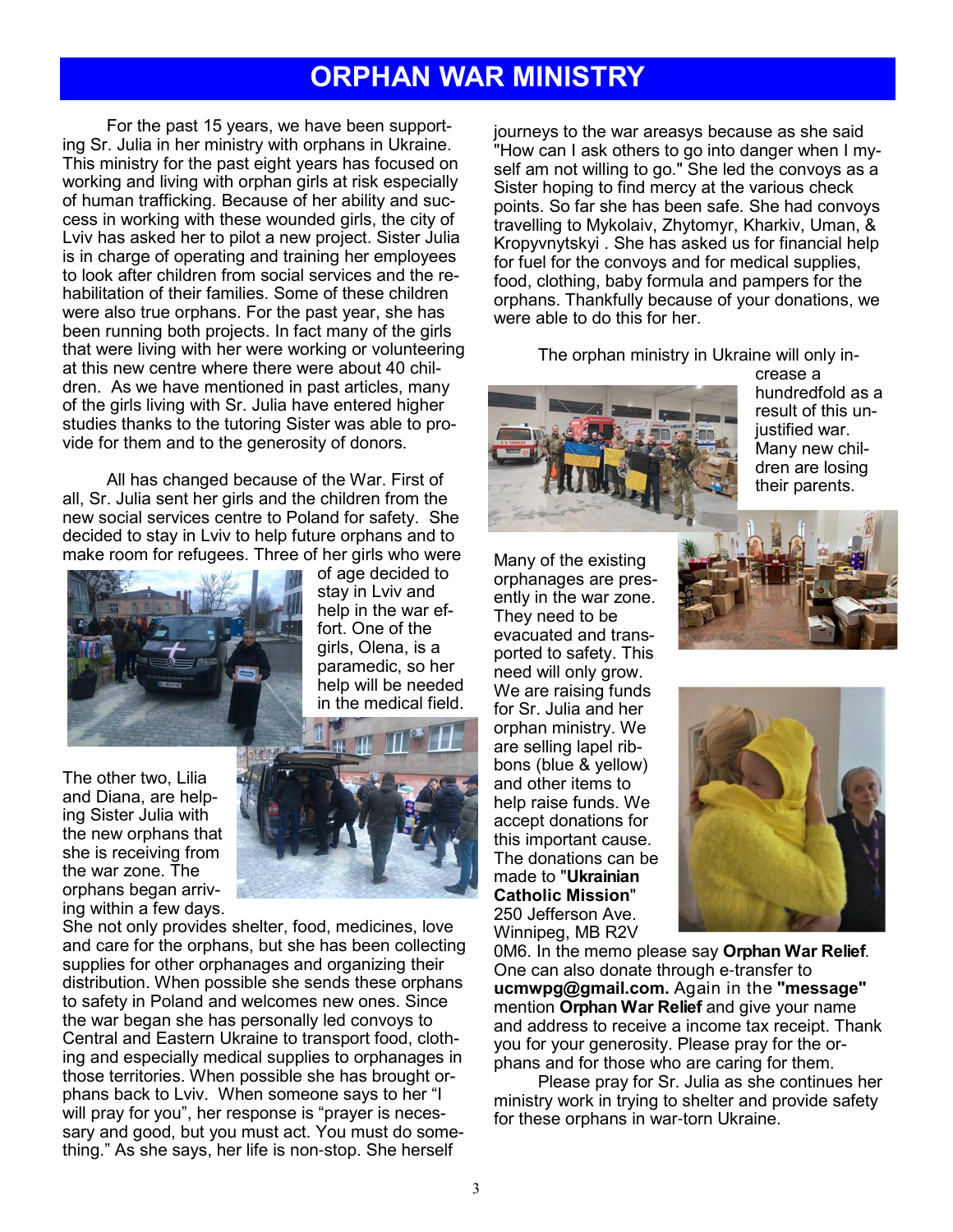## **THANK YOU!!! THANK YOU!!! HANK YOU!!!**

*Your generous donations make it possible for us to conduct our ministry at the Shrine and to promote the knowledge of Blessed Vasyl throughout the world. Thank you to all the contributors to the Bishop Velychkovsky National Martyr's Shrine. May Blessed Vasyl bless each one of you.*

*Contributions listed below are from December 3,2021 until March 18,2022*

**1000+ Donna Korban Don & Karen Solman**

**500+**

**In memory of Fr. Josaphat Korchinski** Joan Korchinski **Adrian & Vera Olenick In memory of Steve Sianchuk** Lesia Sianchuk **In memory of Nadia & Olexa Melnyk** George & Anna Maria Stefaniuk

**100+ Peter Adams**

**Archdiocese of Winnipeg Louis Balcaen Vasilj & Eugenia Bartos William & Doris Boychuk Zenon Derkach Norman & Sandra Dobson Fr. Walter Dudych David & Beverly Hudy Gertrude Karapita Fr. Michael & Marilyn Krochak Natasha Macsymach Bernadette Mandrusiak Walter & Mary Melnyk William & Mary Oleynik Ron & Carol Paley Walter & Janet Petryshyn Raymond & Beverly Rawluk Joseph & Elizabeth Senderewich Anne Shymko James Simmons Luba Sirdar Sisters of Instruction of the Child Jesus Walter & Joanne Wandzura**

**<100**

**William & Marika Chabluk Maureen Delorme Marianne Derkach Bert & Val Galay Olga Hlus Raymond & Jane Honeybun William & Linda Kalbhen Augustus & Catherine Korchinsky Joan Kostiuk Cathy Kowbel Oristeen Kulyk John & Pat Lewak Olga Livingston Sonia & Leo Macsymach Douglas & Cona Maughan Robert & Leanna Obirek Elizabeth Patzer Richard & Marietta Persian Theodore Reznowski Julia Saganski Yvonne Sarzynski Russel & Christina Sawchuk**

**Helen Schentag Iris Smellie Sam & Guyla Smilski Ihor & Jo-Ann Szelemej Jeannine Tinguely William Vanderven Peter & Joan Washchyshyn Vera Werbeniuk Roman & Olga Zubach**

**In Memory Of...**

**Virgilio & Kenneth Abrenica** Clarita Abrenica **Charon Bailey** Thomas Bailey & Olga Scott **John & Nelle Bereza** Carol Bereza-Asham **Halina & Petro Bialas** Wayne & Mary Haddad **Florence Blanchard** Anna Banera Eleane Baranyk Duane & Darlene Dahl Don & Brenda Gulchak John & Mary Hykawy Mary Jane Kalenchuk Anne Kalyniuk Eileen Kuzenko Isabel Lukie Natasha Macsymach Allan & Joanne Malenko Marian Moshansky Steve Prokop Brenda Schmidt Darlene Sidak Luba Sirdar Iris Smellie St. Joseph`s Outreach Committee Helen Stockburn Olga Szutiak Alicia Topor Dennis & Steffie Wawrykow Kay Zawortny **Steffie & Joe Borys** Diana Borys **Lillian Boychuk** Marilyn Krawchuk **Shirley Bryksa** St. Basil's U.C.W.L.C. Wpg **Natalia Bryl** Hanna Bryl-Klimenko **Vicki Bugera** St. Basil's U.C.W.L.C. Wpg **Sr. Frances Byblow SSMI** Luba Sirdar **Peter ``Peco`` Chorney**  Grace Chorney & family **William Chubaty** Anne Shymko **Judith Mae Cross** Dolores Daniels

**Jack Daniels** Dolores Daniels **Clarance & Alice Darow** Dave Federowich **Walter Dembicki** Marilyn Krawchuk **Paul Demchuk** Clarence & Helena Demchuk **William & Carrie Drosdoski** Darlene Sidak **Ernest & Veronica Fedorowich** Dave Federowich **Mary & Wasyl Goshulak** Sophie Manulak **Frank & Gene Gurski** Eugenia Mydynski **Mike, Alice & Sharon Hood** Dianne Hood **Bishop Michael Hrynchyshyn** Dolores Daniels **Sofia Hull** Anna Banera Dolores Daniels Peter Iwanuck Helen Jakimeczko Anne Kalyniuk Isabel Lukie Allan & Joanne Malenko Allen & Mary Marcinkow Darlene Sidak Luba Sirdar Olga Szutiak Kathleen Warrenchuk Dennis & Steffie Wawrykow **Marshall Huska** Vladimir & Marlene Solman **Dan & Bella Kalenchuk** Mary Jane Kalenchuk Bill & Olga Katerynuk **Shirley Kalupar** Stan Kalupar **Lena Kalyniak** Paul & Adeline Carbotte **Ann Karlicki** William J. Karlicki **John Klos, Elizabeth & William Shemeluk** Janice Klos **Lidia & Alexander Kotowycz** John & Martha Baluta **Sherry Kozakewich** Rev. Fr. Kolin & Elzbieta Berglund **Walter Krawchuk** Marilyn Krawchuk **Mary Kuz** Mary Jane Kalenchuk Peter & Marlene Skrinski Olga Szutiak **Fr. Boris Kyba, C.Ss.R.** Joanna Kyba **Sr. Nestor Kyba, SSMI** Daria Kyba Walter & Joanne Wandzura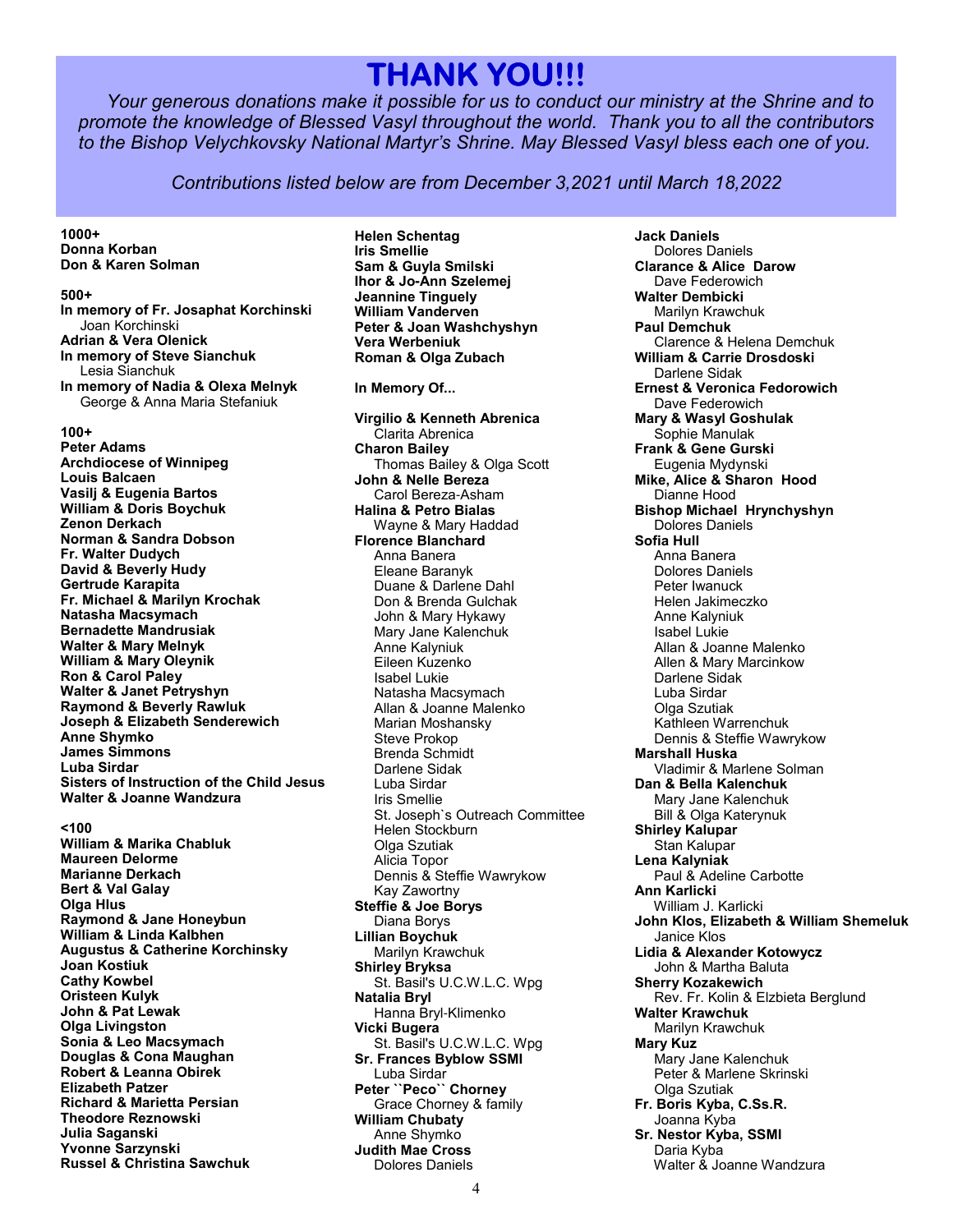**John Kyrzyk** William & Linda Skromeda **Leschyshyn & Keyowski families** Leonard & Kasie Leschyshyn **Gloria Lucyk** Don & Brenda Gulchak **Eunice & Jerry Mathuik** Andrew Mathuik **Vera Matwichyna** Anna Banera Violet Matwichyna **Olga McNamee** Bill & Olga Katerynuk **Anton Michealycia** Marilyn Krawchuk  **Michelle`s dad** Michelle Berthelette **Karel Moravek** Connie McCorrister-Moravek **Olga & Michael Moskal** Robert J. Moskal  **Edward Mydynski** Eugenia Mydynski **Wesley Myk** Vladimir & Marlene Solman **Dennis Michael Novak** Peter Iwanuck **Peter & Kay Panko** Robert & Elizabeth Panko **Liam Perry** Luba Sirdar **Fr. Peter Pidskalny, C.Ss.R.** Dianne Hood **Peter Pozniak** Olga Pozniak **Fr. Len Ratushniak, C.Ss.R.** Joanna Kyba **Frank Shymko** Anne Shymko **Steve Sianchuk** Marian Moshansky Lillian Sianchuk **Stan Sirdar** Beverly Kyle & David Sokolowski Valerie Sigurdsson Luba Sirdar Pat Sirski Evelyn Zwarych **Andrew Sirski** Anna Banera **Marge Slugoski** Joanna Kyba **Br. Thomas Sommerfield** Fr. David Misbrener **Effie Strilec** Mary Kohut **Michael Szadiak** Maria Holinaty **Vicki Tycholiz** Luba Sirdar **Olga Szutiak John Warrenchuk** Ernie & Diane Mee **Mary Winchar** Anne Penonzek **Helen Yarema** Elizabeth Paziuk Ryan Paziuk  **Zdan, Zalluski, Zuke & Ryzner families** Rick & Tara Ryzner

**Horunjak & Sawka families** Wlodzimierz & Marta Sawka **Bill Kalyniak** Paul & Adeline Carbotte **Olga Marie Katerynuk** Bill & Olga Katerynuk **Mary Kohut** Marie Gwozd **Millie Lefko** Olga Szutiak **Fr. Bohdan Lukie, C.Ss.R.** Matthew & Florence & Michelle Blanchard  **Macsymach family** Matthew & Florence & Michelle Blanchard  **People of Ukraine** Anne Kalyniuk Luba Sirdar  **Redemptorist Fathers** Beverly Kyle & David Sokolowski Steve Prokop Helen Stockburn John Wilczynski & Beatrice Papiz **Max & Noah Reid** Phyllis Shindak **Yvonne Sirdar** Dana Lesiuk **Peter & Marlene Skrinski Olga Szutiak St. Joseph`s U.C.W.L.** Olga Boychuk **Bishop Peter Stasiuk, C.Ss.R.** Larry & Sandra German **Frances Stelman** Olga Szutiak **Phyllis Trach** Olga Szutiak **Peace in Ukraine** Jean-Marc & Karol Guenette **For the Health of... Borys & Orysia Antonovych** Ariadna Ochrymovych **Avram Avramoski** Bill & Olga Katerynuk  **Carrie Berthelette** Michelle Berthelette  **Blanchard family** Phyllis Shindak **Florence Blanchard** Zorian & Leona Hudyma Katherine Leochko **Florence & Michelle Blanchard** Anne Kalyniuk **Michelle & Matthew Blanchard** Matthew & Florence & Michelle Blanchard **Kevin Braid** Robert & Debbie Braid **Mary Chuckry** Frank & Elaine Grzenda **Linda Dudar** Daria Kyba **Orest & Margaret Fedorchuk** Edward & Anne Faseruk Orest & Margaret Fedorchuk Olga Szutiak **Kenneth Fedorchuk** Theresa Antoniuk **Diane, Emily & Claire Gingera** Mary Kokolski

**In Honor Of...**

 **Christine Halischuk** Yvonne Petrinov **Cheryl Haughton** Elizabeth Haughton Tom & Cheryl Haughton **Kelly Hayden** Phil Hrycak **Frank & Kathy Hrechka** Olga Szutiak  **Hudyma family** Phyllis Shindak **Zorian & Leona Hudyma** Garr & Helene Kukura  **Jessop family, Dr. Mark Lev & S. Senyk** Sophia Demjanew  **Kalenchuk family** Mary Jane Kalenchuk  **Katerynuk & Happychuk family** Bill & Olga Katerynuk **Spencer Katerynuk** Bill & Olga Katerynuk **Vitaliy, Vita, Svitlana, Nastya, Bohdan Kitasz** Yaroslava Kitasz  **Kuchinski family** Anton & Florence Kuchinski **Dennis Kyrzyk** Chris Kyrzyk **Debbie Lendzyk Sorestad & family** Patricia Lendzyk **Donna Lendzyk** Patricia Lendzyk **Pat Lendzyk** Patricia Lendzyk **Bernadett Lukey** Daria Kyba  **Matsalla family** Bernie & Delia Matsalla **Vera Matwichyna** Peter & Nadia Melnycky **Marcel Mykytyshyn** Nestor Mykytyshyn **Elmer & Joann Parachoniak** Elmer & Joann Parachoniak **Orest Pidwerbeski** Orest Pidwerbeski  **Prociuk family** Ed & Nancy Prociuk **Volodymyr Prystasz** Marta Prystasz **Redemptorist Fathers** Matthew & Florence & Michelle Blanchard  **Max & Noah Reid** Phyllis Shindak **Shindak family** Phyllis Shindak **Vladimir & Marlene Solman** Yvonne Mudlo **Stattin family** Phyllis Shindak **Vicky Syganiec** Jack & Karen Moroz **Martha Terlecky** Slofko & Martha Terlecky **Larry & Doreen Trach** Garr & Helene Kukura **Chloe Woytiuk** William Berezny